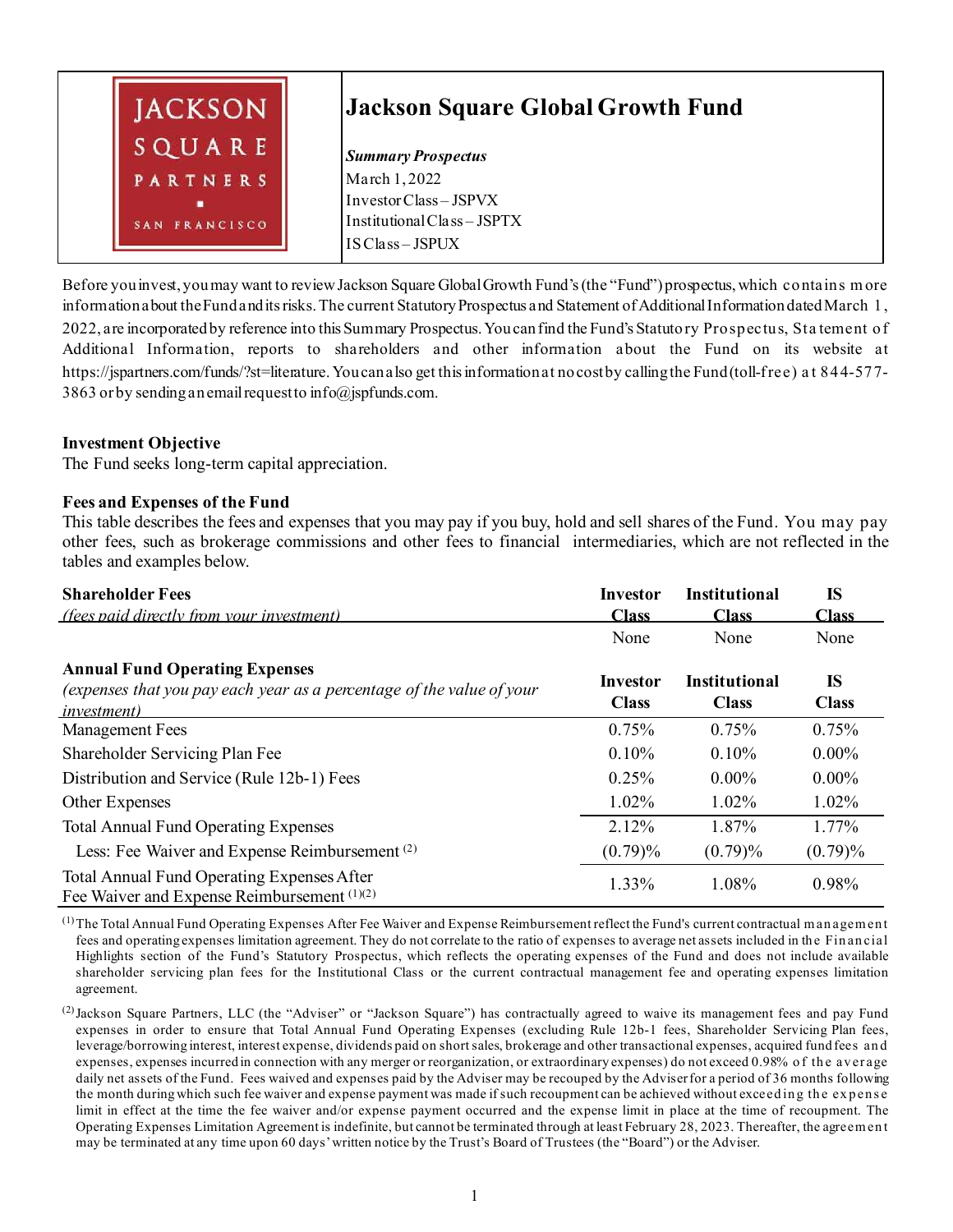# **Example**

This Example is intended to help you compare the costs of investing in the Fund with the cost of investing in other mutual funds. The Example assumes that you invest \$10,000 in the Fund for the time periods indicated and then redeem all of your shares at the end of those periods. The Example also assumes that your investment has a 5% return each year and that the Fund's operating expenses remain the same (taking into account the expense limitation for one year). Although your actual costs may be higher or lower, based on these assumptions, your costs would be:

|                            | <b>One Year</b> | Three Years | <b>Five Years</b> | <b>Ten Years</b> |
|----------------------------|-----------------|-------------|-------------------|------------------|
| <b>Investor Class</b>      | \$135           | \$588       | \$1,066           | \$2,389          |
| <b>Institutional Class</b> | \$110           | \$511       | \$937             | \$2,126          |
| <b>IS Class</b>            | \$100           | \$480       | \$885             | \$2,019          |

## **Portfolio Turnover**

The Fund pays transaction costs, such as commissions, when it buys and sells securities (or "turns over" its portfolio). A higher portfolio turnover rate may indicate higher transaction costs and may result in higher taxes when Fund shares are held in a taxable account. These costs, which are not reflected in the annual fund operating expenses or in the Example, affect the Fund's performance. During the most recent fiscal year, the Fund's portfolio turnover rate was 31% of the average value of its portfolio.

## **Principal Investment Strategies**

The Fund is diversified and invests primarily in common stocks of growth-oriented U.S. and non-U.S. companies of any size, which may include companies located or operating in developed, emerging, or frontier markets, that the Adviser believes have long-term capital appreciation potential and may grow faster than the global economy. The Fund tends to hold a relatively focused portfolio of between 25 and 50 companies, although from time to time the Fund may hold fewer or more companies depending on the Adviser's assessment of the investment opportunities available. Although the Fund may invest in companies of any size, the Fund will primarily invest in mid- and large-cap companies. From time to time, the Fund may focus its investments in securities of companies in the same economic sector, including the Information Technology sector.

In addition, the Fund may invest in real estate investment trusts ("REITs"). REITs are corporations or trusts that invest primarily in fee or leasehold ownership of real estate, mortgages or shares issued by other REITs, and that receive favorable tax treatment provided they meet certain conditions, including the requirement that they distribute at least 90% of their taxable income.

Using a bottom-up approach in selecting securities for the Fund, the Adviser seeks to select securities of companies that it believes are beneficiaries of fundamental change, have strong competitive positions, attractive unit economics capable of generating strong and consistent cash flows as the business scales, shareholder-aligned management teams and the opportunity to generate consistent, long-term growth of intrinsic value. The Adviser typically considers a company's operational efficiency and management's plans for capital allocation. Through the Adviser's investment research process, it seeks to identify the companies that it believes will exceed the market's expectations for: 1) key financial metrics and 2) sustainable competitive advantage. The Adviser purchases these securities for the Fund when it believes the market has not already reflected these expectations in the current stock price. Additionally, the Adviser typically invests for a 3-5 year time horizon, allowing it to take advantage of discrepancies between short-term price movements and long-term fundamental prospects.

Under normal circumstances, the Fund will invest at least 40% of its net assets in non-U.S. securities, including global depositary receipts ("GDRs") and American depositary receipts ("ADRs"), and it will invest in equity securities of issuers located in at least 3 different countries including the U.S. Subject to this limitation, there is no further limit on the amount of the Fund's total assets that may be invested in a single country. When market conditions are not favorable, the Fund will invest at least 30% of its total assets in companies located outside the U.S. Although the Fund can invest in companies from any country, it will invest mainly in countries with developed economies. The Fund will limit its investments in emerging market and frontier market securities to a maximum of 30% of its total assets and typically substantially less. The Fund determines that a market is an emerging market if it is included in the MSCI Emerging Markets Index; the Fund determines that a market is a frontier market if it is included in the MSCI Frontier Markets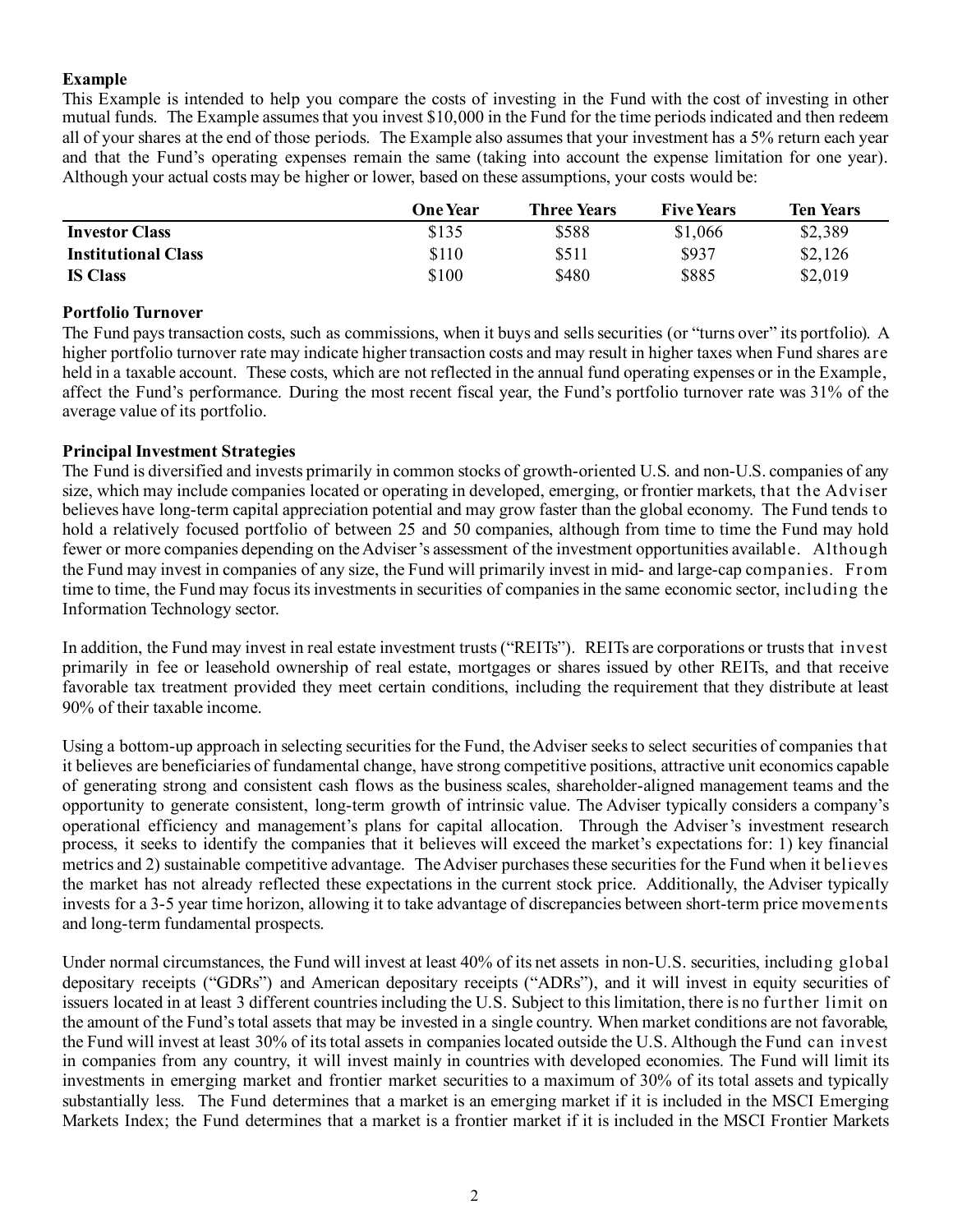Index. To the extent the Fund invests in securities denominated in a particular currency, it may invest in forward foreign currency exchange contracts to hedge currency risks associated with the investment.

Holdings are typically sold to make room in the portfolio for more attractive stocks, or where the holding reaches the Adviser's estimate for its intrinsic value, or in response to an unexpected, negative fundamental change, including a change in management's strategic direction.

# **Principal Risks**

An investment in the Fund is not a deposit of a bank and is not insured or guaranteed by the Federal Deposit Insurance Corporation or any other governmental agency. In addition to not achieving your investment goals, **you could lose all or a portion of your investment in the Fund over short or even long periods of time**. The principal risks of investing in the Fund are:

*General Market Risk.* The Fund's net asset value and investment return will fluctuate based upon changes in the value of its portfolio securities. Certain securities selected for the Fund's portfolio may be worth less than the price originally paid for them, or less than they were worth at an earlier time.

*Management Risk.* The Fund may not meet its investment objective or may underperform the market or other mutual funds with similar investment strategies if the Adviser cannot successfully implement the Fund's investment strategies.

*Equity Securities Risk*. The equity securities held in the Fund's portfolio may experience sudden, unpredictable drops in value or long periods of decline in value. This may occur because of factors that affect securities markets generally or factors affecting specific industries, sectors, geographic markets or companies in which the Fund invests.

*Large-Cap, Mid-Cap and Small-Cap Companies Risk.* The Fund's investment in larger companies is subject to the risk that larger companies are sometimes unable to attain the high growth rates of successful, smaller companies, especially during extended periods of economic expansion. Securities of mid-cap and small-cap companies may be more volatile and less liquid than the securities of large-cap companies.

*REIT Risk*. The real estate industry has been subject to substantial fluctuations and declines on a local, regional and national basis in the past, and may continue to be in the future. Also, the value of a REIT can be hurt by economic downturns or by changes in real estate values, rents, property taxes, interest rates, tax treatment, regulations, or the legal structure of a real estate investment trust.

*Foreign Securities Risk*. Investments in securities of foreign issuers involve risks not ordinarily associated with investments in securities and instruments of U.S. issuers, including risks relating to political, social and economic developments abroad, differences between U.S. and foreign regulatory and accounting requirements, tax risks, and market practices, as well as fluctuations in foreign currencies. There may be less information publicly available about foreign companies than about a U.S. company, and many foreign companies are not subject to accounting, auditing, and financial reporting standards, regulatory framework and practices comparable to those in the U.S.

*Emerging Markets Risk.* Emerging markets are markets of countries in the initial stages of industrialization and that generally have low per capita income. In addition to the risks of foreign securities in general, emerging markets are generally more volatile, have relatively unstable governments, social and legal systems that do not protect shareholders, economies based on only a few industries, and securities markets that are substantially smaller, less liquid, and more volatile with less government oversight than more developed countries.

*Frontier Market Countries Risk*. Frontier market countries generally have smaller economies and even less developed capital markets than traditional emerging markets, and, as a result, the risks of investing in emerging market countries are magnified in frontier market countries. The magnification of risks are the result of: potential for extreme price volatility and illiquidity in frontier markets; government ownership or control of parts of the private sector and of certain companies; trade barriers, exchange controls, managed adjustments in relative currency values and other protectionist measures imposed or negotiated by the countries with which frontier market countries trade; and the relatively new and unsettled securities laws in many frontier market countries.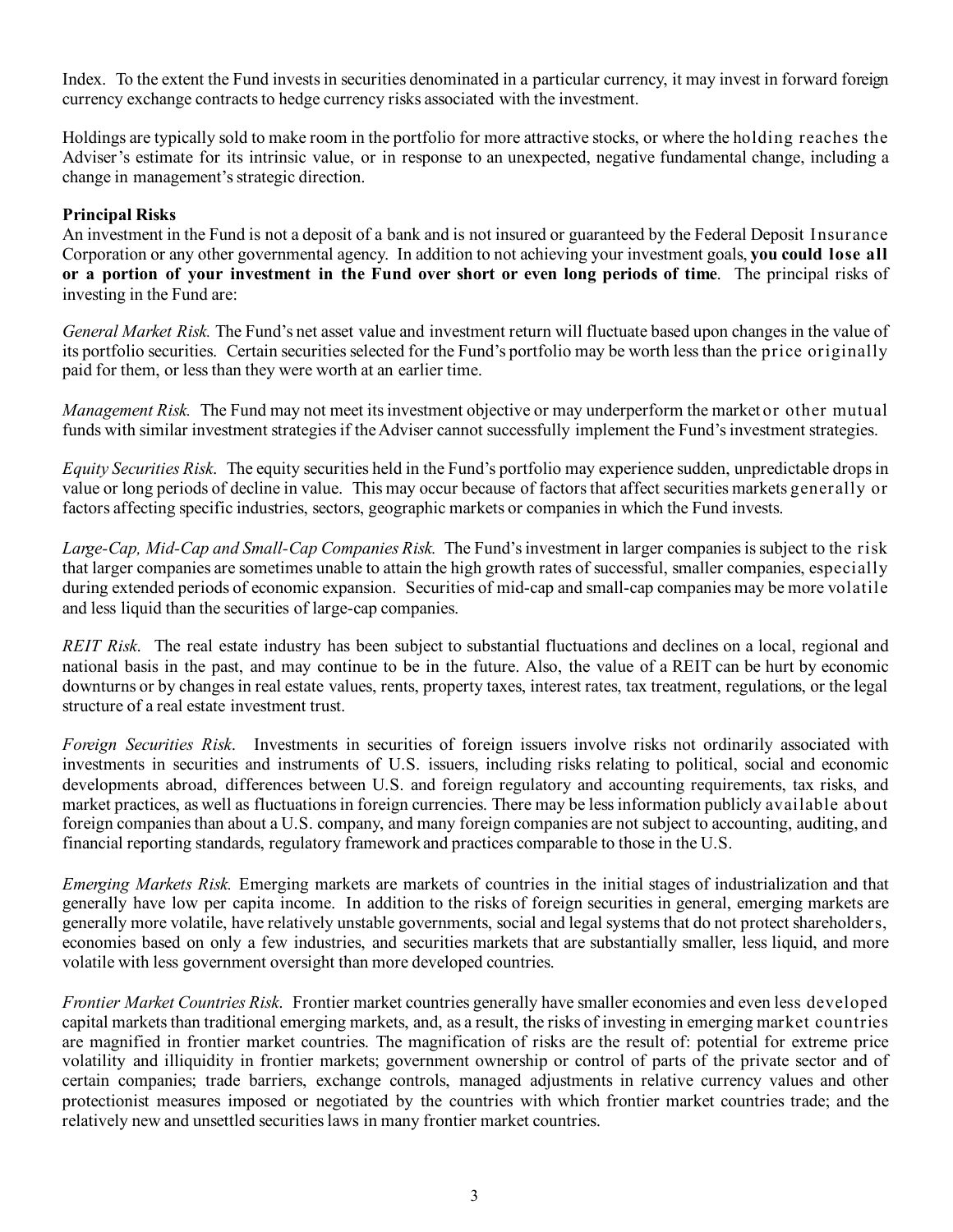*Currency and Foreign Exchange Risk.* When the Fund buys or sells securities on a foreign stock exchange, the transaction is undertaken in the local currency rather than in U.S. dollars. The value of the foreign currency may increase or decrease against the value of the U.S. dollar, which may impact the value of the Fund's portfolio holdings and your investment. Other countries may adopt economic policies and/or currency exchange controls that affect their currency valuations in a manner that is disadvantageous to U.S. investors and companies. Such practices may restrict or prohibit the Fund's ability to repatriate both investment capital and income, or may impose fees for doing so, which could place the Fund's assets at risk of total loss. Currency risks may be greater in emerging market and frontier market countries than in developed market countries.

*Forward Foreign Currency Risk.* The use of forward foreign currency exchange contracts may substantially change the Fund's exposure to currency exchange rates and could result in losses to the Fund if currencies do not perform as the Adviser expects. The use of these investments as a hedging technique to reduce the Fund's exposure to currency risks may also reduce its ability to benefit from favorable changes in currency exchange rates.

*Depositary Receipts Risk.* Depositary receipts are generally subject to the same risks as the foreign securities they represent because their values depend on the performance of the underlying foreign securities. The Fund may invest in unsponsored depositary receipts that are issued without an agreement with the company that issues the underlying foreign securities. Holders of unsponsored depositary receipts generally bear all the costs of such depositary receipts, and the issuers of unsponsored depositary receipts frequently are under no obligation to distribute shareholder communications received from the company that issues the underlying foreign securities or to pass through voting rights to the holders of the depositary receipts. Accordingly, available information concerning the issuer may not be current and the prices of unsponsored depositary receipts may be more volatile than the prices of sponsored depositary receipts.

*Liquidity Risk.* From time to time, the trading market for a particular security or type of security in which the Fund invests may become less liquid or even illiquid. Reduced liquidity will have an adverse impact on the Fund's ability to sell such securities when necessary to meet the Fund's liquidity needs or in response to a specific economic event and will also generally lower the value of a security. Market prices for such securities may be volatile.

*Growth-Style Investing Risk*. Investors expect growth companies to increase their earnings at a certain rate that is generally higher than the rate expected for non-growth companies. If a growth company does not meet these expectations, the price of its stock may decline significantly, even if it has increased earnings. Growth companies also typically do not pay dividends. Companies that pay dividends may experience less significant stock price declines during market downturns.

*Investment Focus Risk.* The Fund may focus its investments, or have a relatively high concentration of assets in a small number of issuers and/or industry subcategories, which may reduce its diversification and result in increased volatility.

*Sector Emphasis Risk*. The securities of companies in the same or related businesses, if comprising a significant portion of the Fund's portfolio, may in some circumstances react negatively to market conditions, interest rates and economic, regulatory or financial developments and adversely affect the value of the portfolio to a greater extent than if such securities comprised a lesser portion of the Fund's portfolio or the Fund's portfolio was diversified across a greater number of industry sectors. Some industry sectors have particular risks that may not affect other sectors.

*Epidemic Risk.* Widespread disease, including pandemics and epidemics have been and can be highly disruptive to economies and markets, adversely impacting individual companies, sectors, industries, markets, currencies, interest and inflation rates, credit ratings, investor sentiment, and other factors affecting the value of the Fund's investments. Given the increasing interdependence among global economies and markets, conditions in one country, market, or region are increasingly likely to adversely affect markets, issuers, and/or foreign exchange rates in other countries, including the U.S. These disruptions could prevent the Fund from executing advantageous investment decisions in a timely manner and negatively impact the Fund's ability to achieve its investment objectives. Any such event(s) could have a significant adverse impact on the value and risk profile of the Fund.

*Technology Sector Risk*: Technology companies face intense competition, both domestically and internationally, which may have an adverse effect on profit margins. Technology companies may have limited product lines, markets, financial resources or personnel.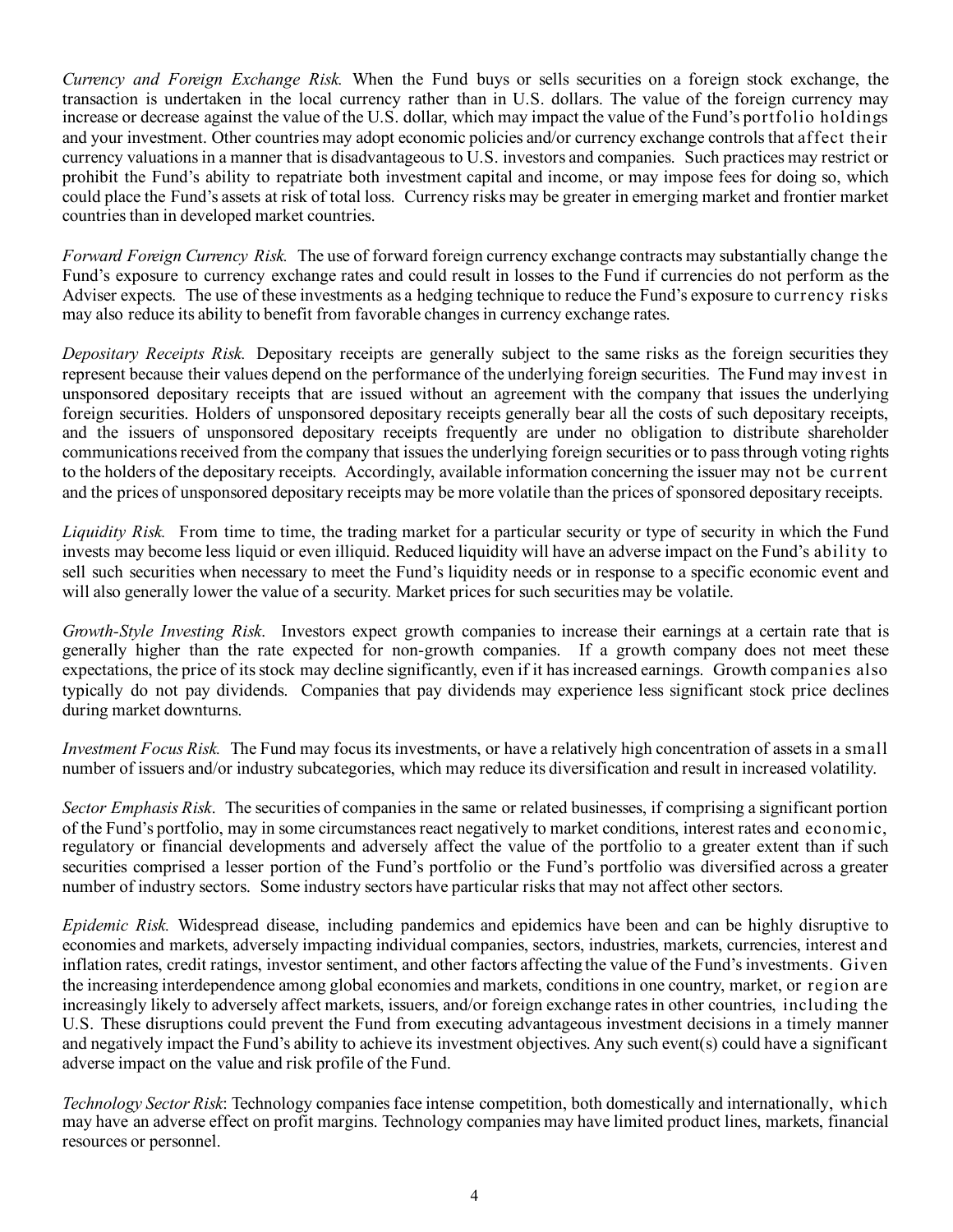*Healthcare Sector Risk*: To the extent the Fund invests a significant portion of its assets in the healthcare sector, the Fund's performance will be sensitive to changes in and, to a greater extent, depend on the overall condition of the healthcare sector. Companies in the healthcare sector are subject to extensive government regulation and their profitability can be significantly affected by regulatory changes. Other factors impacting the healthcare sector include rising costs of medical products and services, pricing pressure and limited product lines, loss or impairment of intellectual property rights and litigation regarding product or service liability.

## **Performance**

The accompanying bar chart and table provide some indication of the risks of investing in the Fund by showing how the Fund's total returns have varied for annual periods through December 31, 2021. Following the bar chart are the Fund's highest and lowest quarterly returns during the period shown in the bar chart. The performance table that follows shows the Fund's average annual returns over time compared with a broad-based securities market index. Past performance (before and after taxes) will not necessarily continue in the future. Updated performance is available on the Fund's website at http://www.jspfunds.com or by calling 844-577-3863.

Investor Class shares have not commenced operation as of the date of this prospectus. Figures shown in the bar chart and the accompanying quarterly returns are for the Fund's IS Class. The returns shown in the performance table are for IS Class and Institutional Class shares. Investor Class shares would have substantially similar annual returns to IS Class and Institutional Class shares because the shares are invested in the same portfolio of securities and the annual returns would differ only to the extent that the classes do not have the same expenses.



## **Year-by-year total return as of December 31 – IS Class**

During the periods illustrated in this bar chart, the Fund's highest quarterly return was 28.19% for the quarter ended June 30, 2020, and itslowest quarterly return was-19.31% for the quarter ended March 31, 2020.

| Average Annual Total Returns for the periods ended December 31, 2021                |                 |                   |                                          |
|-------------------------------------------------------------------------------------|-----------------|-------------------|------------------------------------------|
|                                                                                     | <b>One Year</b> | <b>Five Years</b> | <b>Since</b><br>Inception<br>(9/19/2016) |
| IS Class Shares                                                                     |                 |                   |                                          |
| Return Before Taxes                                                                 | 1.87%           | 18.17%            | 16.27%                                   |
| Return After Taxes on Distributions                                                 | $-2.42\%$       | 16.36%            | 14.58%                                   |
| Return After Taxes on Distributions and Sale of Portfolio Shares                    | 2.88%           | 14.30%            | 12.77%                                   |
| Institutional Class Shares                                                          |                 |                   |                                          |
| Return Before Taxes                                                                 | 1.81%           | 18.15%            | $16.24\%$                                |
| MSCI All Country World Index<br>(reflects no deduction for fees, expenses or taxes) | 18.54%          | 14.40%            | 14.12%                                   |